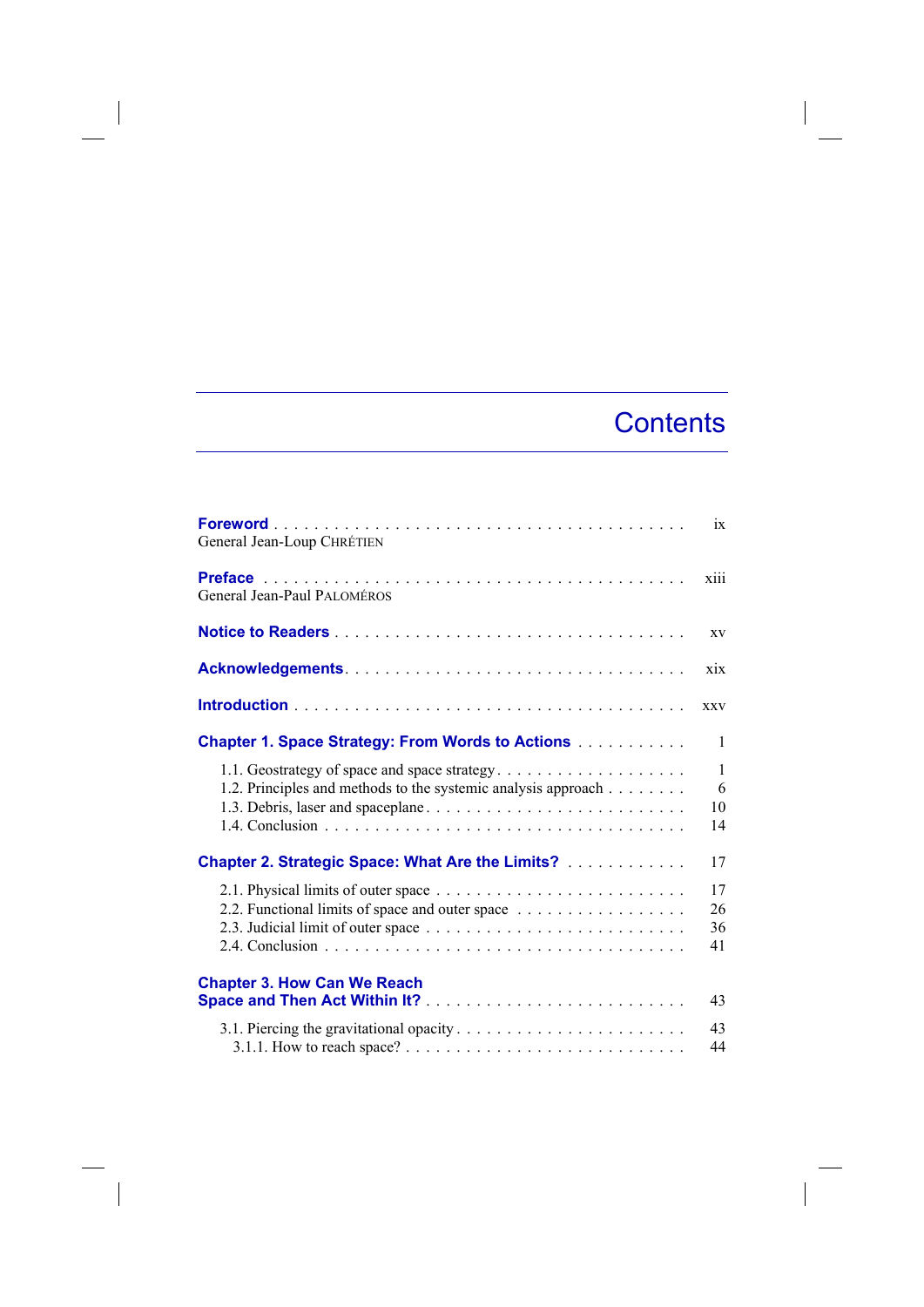$\overline{\phantom{a}}$ 

 $\begin{array}{c} \hline \end{array}$ 

| 3.1.2. What are the trajectories followed by spatial vehicles?.   | 47<br>50 |
|-------------------------------------------------------------------|----------|
| 3.2. Utilizing physical and radioelectric radiation               | 52       |
| 3.3. Space positions worth occupying or controlling               | 57       |
|                                                                   | 72       |
| <b>Chapter 4. Space: What Are the Strategic Stakes?</b>           | 73       |
| 4.1. Centripetal force of terrestrial strategic stakes            | 74       |
| 4.2. Centrifugal weakness of an autonomous strategic space factor | 79       |
| 4.3. Space as strategic vector of information dominance           | 86       |
|                                                                   | 93       |
| <b>Chapter 5. Fighting Against Earth from Space?</b>              | 97       |
|                                                                   | 99       |
|                                                                   | 106      |
|                                                                   | 112      |
|                                                                   | 116      |
| <b>Chapter 6. Fighting Against Space from Earth?</b>              | 121      |
|                                                                   | 123      |
| 6.2. Whoever controls the low ground controls the high ground     | 128      |
| 6.3. Space and nuclear: deterred deterrence?                      | 134      |
|                                                                   | 139      |
|                                                                   | 141      |
|                                                                   | 142      |
|                                                                   | 155      |
|                                                                   | 161      |
|                                                                   | 172      |
| <b>Chapter 8. Twelve Principles of Space Strategy </b>            | 175      |
|                                                                   |          |
| 8.1. The four "preliminary principles" of space strategy          | 176      |
|                                                                   | 177      |
| 8.1.2. Elicit a sense of wonder turned toward the stars.          | 180      |
|                                                                   | 182      |
|                                                                   | 185      |
| 8.2. The four "cardinal principles" of space strategy             | 188      |
|                                                                   | 189      |
| 8.2.2. Protect or attack the low ground to                        |          |
|                                                                   | 193      |
|                                                                   | 198      |

 $\overline{\phantom{a}}$